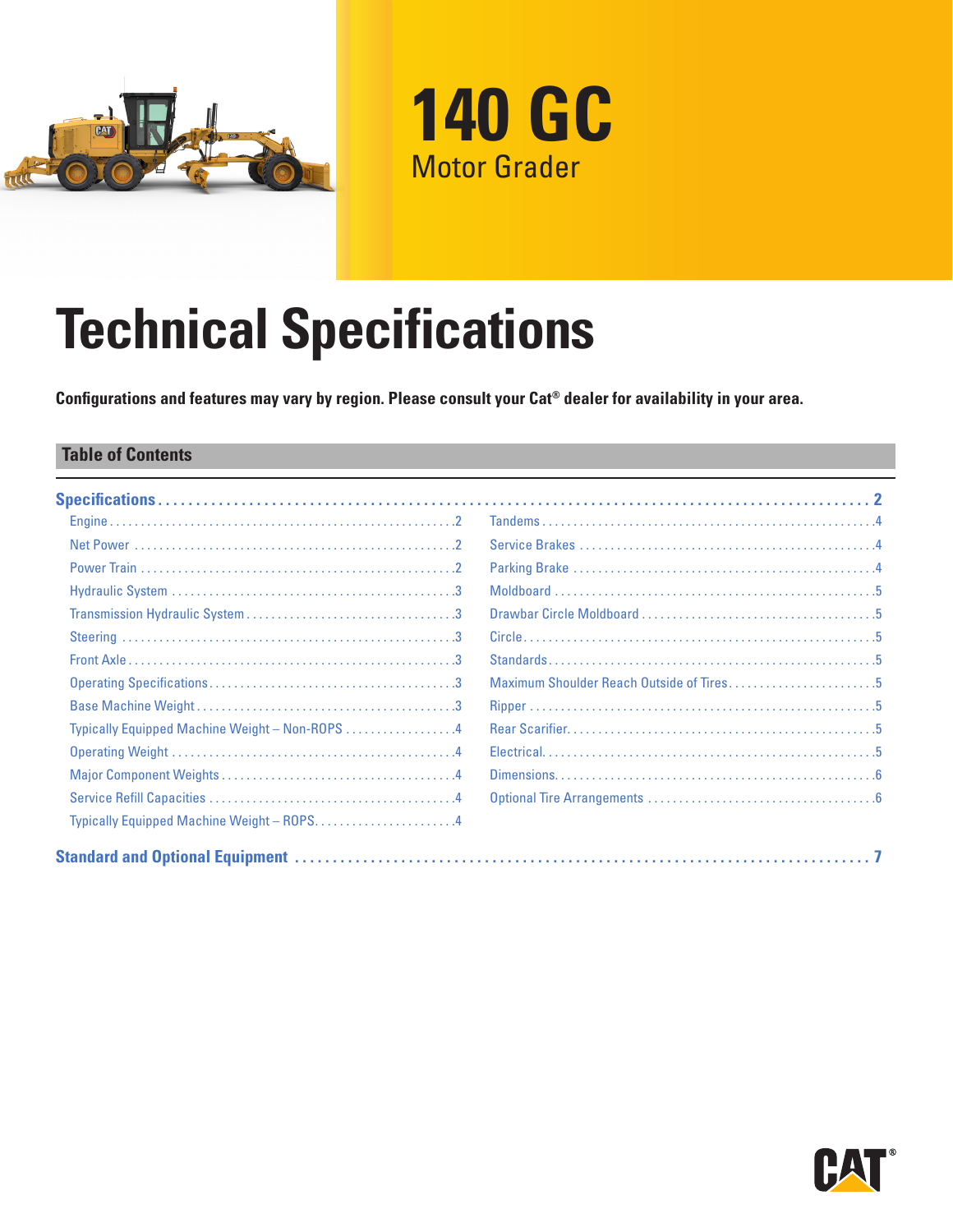<span id="page-1-0"></span>

| <b>Engine</b>                                                |                                                                                                                                                                          |                                                    |
|--------------------------------------------------------------|--------------------------------------------------------------------------------------------------------------------------------------------------------------------------|----------------------------------------------------|
| Engine Model                                                 |                                                                                                                                                                          | Cat C7.1                                           |
| Emissions                                                    | Meets India CEV Stage<br>V emission standards or<br>China Nonroad Stage III<br>and Brazil MAR-1<br>emission standards,<br>equivalent to U.S. EPA<br>Tier 3/EU Stage IIIA |                                                    |
| Base Net Power - ISO 9249/<br>SAE J1349 EEC 80/1269          | $131 \text{ kW}$                                                                                                                                                         | 176 hp                                             |
| Base Net Power - ISO 9249/<br>SAE J1349 EEC 80/1269 (metric) |                                                                                                                                                                          | 178 hp                                             |
| Power Range - Net                                            | 131 kW-<br>147 kW                                                                                                                                                        | 176 hp-<br>196 hp                                  |
| Power Range – Net (metric)                                   |                                                                                                                                                                          | 178 hp-<br>199 hp                                  |
| Torque Rise - ISO 9249 Tier 3/<br><b>Stage IIIA</b>          | 40%                                                                                                                                                                      |                                                    |
| Torque Rise - ISO 9249 CEV Stage V                           | 33%                                                                                                                                                                      |                                                    |
| Maximum Torque - ISO 9249 Tier 3/<br><b>Stage IIIA</b>       | 889 N•m                                                                                                                                                                  | 656 lbf-ft                                         |
| Maximum Torque - ISO 9249 CEV<br>Stage V                     | 835 N•m                                                                                                                                                                  | 616 lbf-ft                                         |
| Derating Altitude - Tier 3/Stage IIIA                        | 4500 m                                                                                                                                                                   | 14,764 ft                                          |
| Derating Altitude - CEV Stage V                              | 3000 m at<br>1800 rpm;<br>1676 m at<br>$2200$ rpm                                                                                                                        | 9,842 ft at<br>1,800 rpm;<br>5,499 at 2,200<br>rpm |
| Fan Speed                                                    | 550-1,500 rpm                                                                                                                                                            |                                                    |
| Bore                                                         | 105 mm                                                                                                                                                                   | 4.1 in                                             |
| Displacement                                                 | 7.01 L                                                                                                                                                                   | 427.8 in <sup>3</sup>                              |
| Stroke                                                       | 135 mm                                                                                                                                                                   | 5.3 in                                             |
| Engine RPM                                                   |                                                                                                                                                                          | $2,200$ rpm                                        |
| Number of Cylinders                                          |                                                                                                                                                                          | 6                                                  |
| <b>Ambient Capacity</b>                                      | $50^{\circ}$ C                                                                                                                                                           | $122^{\circ}F$                                     |

• Net power is tested per ISO 9249, SAE J1349 and EEC 80/1269 standards in effect at the time of manufacture.

- Net power advertised is the power available at rated speed of 2,200 rpm, measured at the flywheel when engine is equipped with fan, air cleaner, muffler and alternator.
- VHP Plus is standard for the 140 GC.
- Biodiesel blends up to B30 (30% blend by volume) are acceptable when blended with 500 ppm (mg/kg) sulfur or less ULSD. B30 should meet ASTM D7467 specification (biodiesel blend should meet Cat biodiesel spec, ASTM D6751 or EN 14214). Cat DEO-ULS™ or oils that meet the Cat ECF-3, API CJ-4 and ACEA E9 specification are required. Consult your OMM for further machine-specific fuel recommendations.

## **Net Power** Gear VHP Forward 1st 131 kW 176 hp 2nd 139 kW 186 hp 3rd 147 kW 196 hp 4th 147 kW 196 hp 5th 147 kW 196 hp 6th 147 kW 196 hp Reverse 1st 131 kW 176 hp 2nd 139 kW 186 hp 3rd 147 kW 196 hp

### **Power Train**

| Forward/Reverse Gears | 6 Forward/3 Reverse                         |
|-----------------------|---------------------------------------------|
| Transmission          | Countershaft Torque<br>Converter Powershift |
| High Idle Speed       | $2,400$ rpm                                 |
| Low Idle Speed        | $800$ rpm                                   |
| Air Cleaner           | Dry                                         |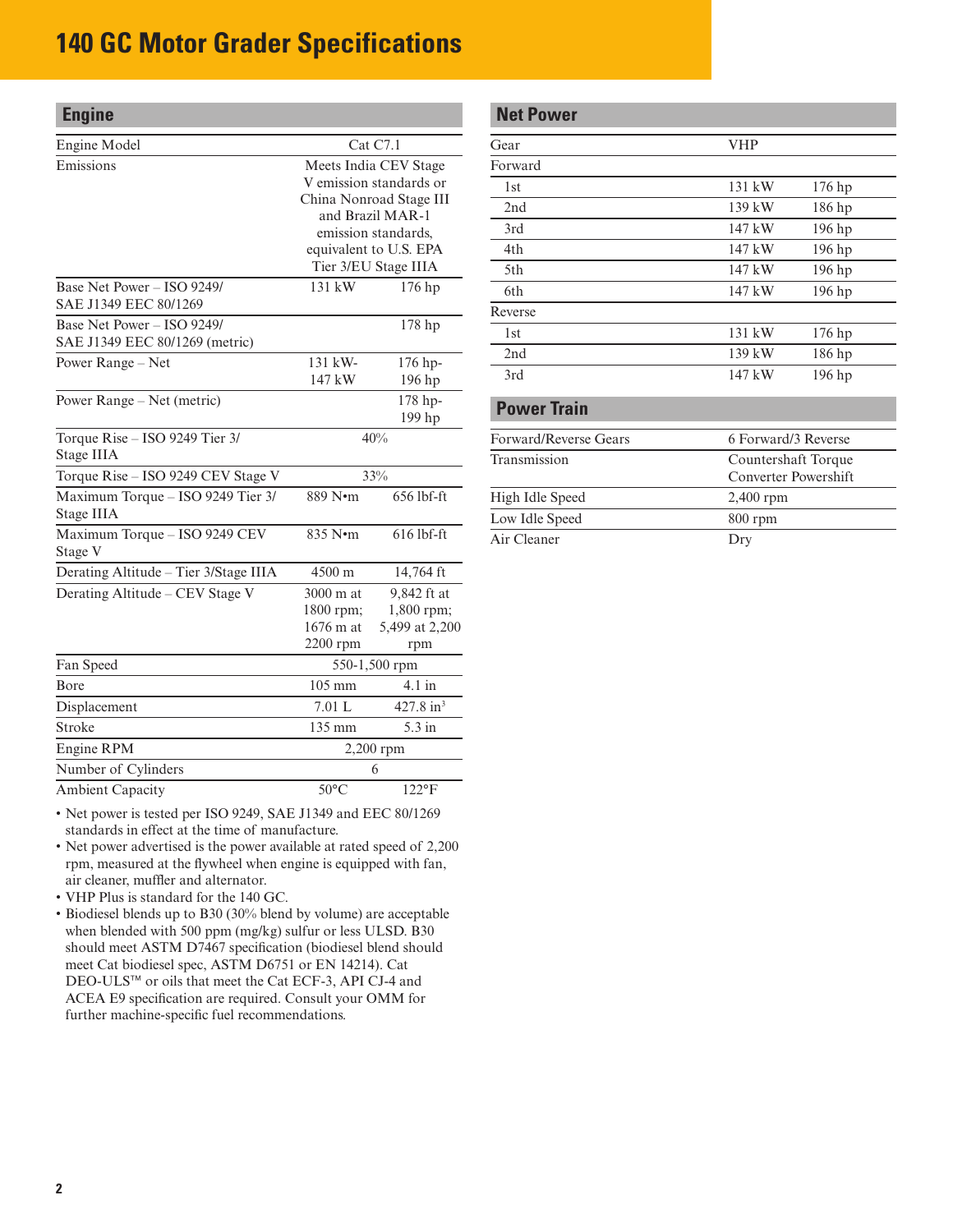# <span id="page-2-0"></span>**Hydraulic System** Type Closed – Center Type (AWD) Closed – Center Type Circuit Parallel Pump Type Variable Piston

Output 24 150 kPa

at 2,200 rpm at 2,200 rpm

0-155 L/min 0-40.9 gal/min

3,503 psi

System Flow 0-155 L/min 0-40.9 gal/min

### **Transmission Hydraulic System**

| Type              | Countershaft Torque<br>Converter Powershift |                                        |
|-------------------|---------------------------------------------|----------------------------------------|
| Lube Oil Pressure | $20-90$ kPa<br>$3-13$ psi                   |                                        |
| Pump Type         | Gear                                        |                                        |
| Clutch Supply     | $78$ L/min<br>at $1600-$<br>1800 kPa        | $20.6$ gal/min<br>at 232-<br>$261$ psi |

| <b>Steering</b>                    |                |
|------------------------------------|----------------|
| Rated Metering Capacity            | $159$ cc/rev   |
| Rated Metering Capacity (AWD)      | $231$ cc/rev   |
| Front Steering Maximum Angle       | $47.5^{\circ}$ |
| Frame Steering Angle Left or Right | $20^{\circ}$   |

### **Front Axle**

| Lean Angle                       | 18° Left and Right |                   |
|----------------------------------|--------------------|-------------------|
| Oscillation                      | 32° Total          |                   |
| Ground Clearance at Center       | $610 \text{ mm}$   | $24.1 \text{ in}$ |
| Ground Clearance at Center (AWD) | 616 mm             | $24.3$ in         |

# **Operating Specifications**

| Top Speed Forward                   | $41.7 \text{ km/h}$         | $25.9$ mph        |  |
|-------------------------------------|-----------------------------|-------------------|--|
| Top Speed Reverse                   | $24.0$ km/h                 | $14.9$ mph        |  |
| Turning Radius, Outside Front Tires | 7.8 m                       | $25.6 \text{ ft}$ |  |
| <b>Steering Range</b>               | 47.5° Left and Right        |                   |  |
| <b>Articulation Range</b>           | $20^{\circ}$ Left and Right |                   |  |
| Forward                             |                             |                   |  |
| 1st                                 | $4.7$ km/h                  | $2.9$ mph         |  |
| 2nd                                 | $8.2$ km/h                  | $5.1$ mph         |  |
| 3rd                                 | $10.9$ km/h                 | $6.8$ mph         |  |
| 4th                                 | $18.9$ km/h                 | $11.7$ mph        |  |
| 5th                                 | 24.0 km/h                   | 14.9 mph          |  |
| 6th                                 | $41.7 \text{ km/h}$         | $25.9$ mph        |  |
| Reverse                             |                             |                   |  |
| 1st                                 | $4.7$ km/h                  | $2.9$ mph         |  |
| 2nd                                 | $10.9$ km/h                 | $6.8$ mph         |  |
| 3rd                                 | 24.0 km/h                   | $14.9$ mph        |  |
|                                     |                             |                   |  |

• Machine speed measured at 2,250 rpm with 14.00R24 radial tires, no slip.

### **Base Machine Weight – Tier 3/Stage IIIA Equivalent**

| Weight*           | $14310 \text{ kg}$ | 31.548 lb   |
|-------------------|--------------------|-------------|
| <b>Front Axle</b> | $4007 \text{ kg}$  | 8.834 lb    |
| Rear Axle         | $10303 \text{ kg}$ | $22,714$ lb |

\*Base operating weight on standard machine configuration is calculated with full fuel tank, coolant, lubricants, operator open canopy and 14.0R24 tires on single-piece rims.

### **Base Machine Weight – India CEV Stage V**

| Weight*           | $14570 \text{ kg}$ | $32,121$ lb |
|-------------------|--------------------|-------------|
| <b>Front Axle</b> | $4080 \text{ kg}$  | 8.995 lb    |
| Rear Axle         | $10490 \text{ kg}$ | $23,126$ lb |

\*Base operating weight on standard machine configuration is calculated with full fuel tank, coolant, lubricants, operator open canopy and 14.0R24 tires on single-piece rims.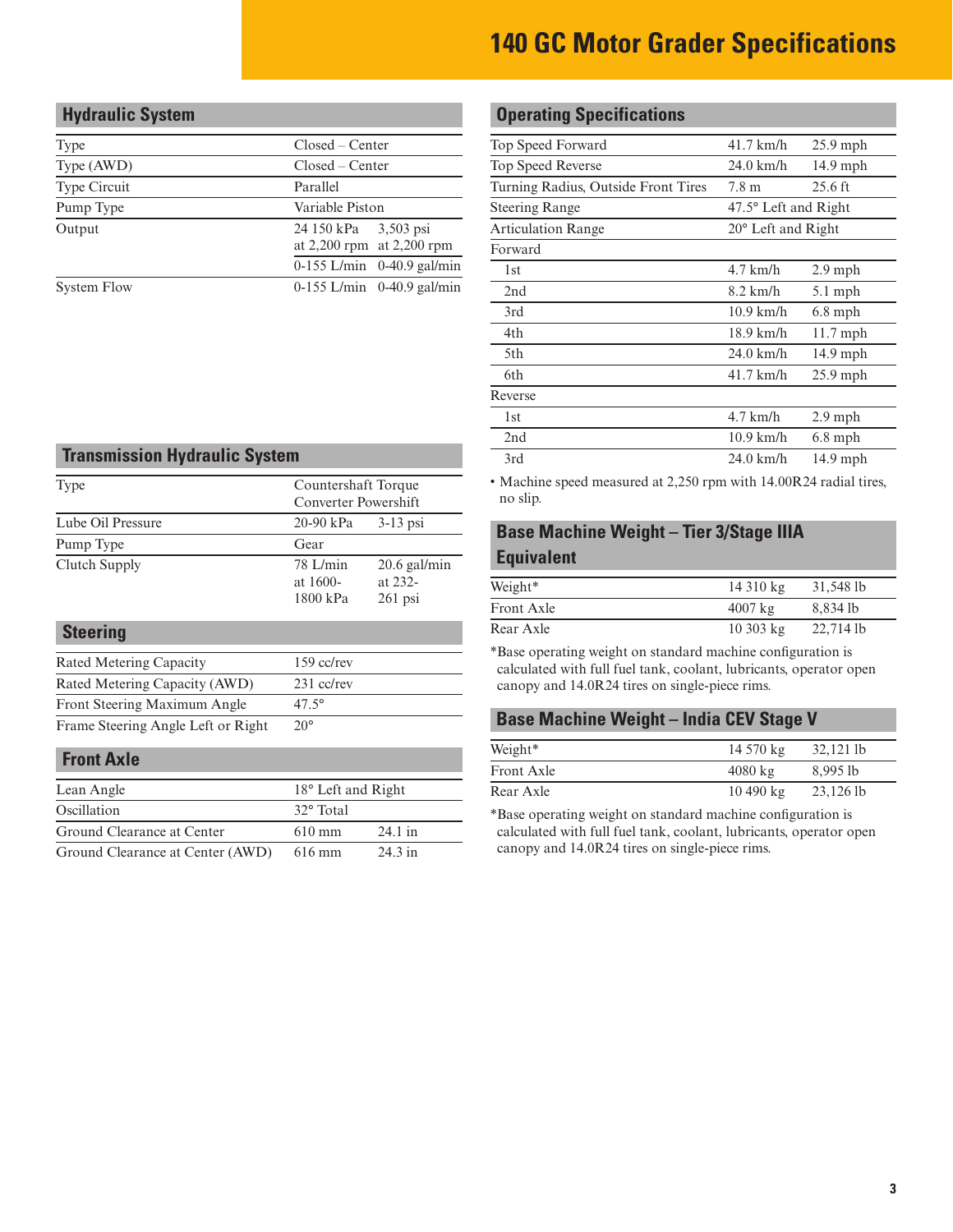## <span id="page-3-0"></span>**Typically Equipped Machine Weight – Non-ROPS1 – Tier 3/Stage IIIA Equivalent**

| Weight           | $16620 \text{ kg}$     | $36,640$ lb | Weight           | $17390 \text{ kg}$ | 38,338 lb   |
|------------------|------------------------|-------------|------------------|--------------------|-------------|
| Front Axle       | $4670 \text{ kg}$      | 10.2951b    | Front Axle       | $5217 \text{ kg}$  | 11,5021     |
| Rear Axle        | $11950 \text{ kg}$     | 26,345 lb   | Rear Axle        | $12173 \text{ kg}$ | 26,836 lb   |
| Weight (AWD)     | $17\,420\,\mathrm{kg}$ | 38,405 lb   | Weight (AWD)     | $18190 \text{ kg}$ | $40,102$ lb |
| Front Axle (AWD) | $5226 \text{ kg}$      | $11.521$ lb | Front Axle (AWD) | 5457 kg            | $12,031$ lb |
| Rear Axle (AWD)  | 12 194 kg              | 26,883 lb   | Rear Axle (AWD)  | 12733 kg           | 28,071 lb   |

## **Typically Equipped Machine Weight – ROPS2 – Tier 3/Stage IIIA Equivalent**

| Weight           | $16620 \text{ kg}$ | 36,640 lb   | Weight           | 17 390 kg          | 38,338 lb   |  |
|------------------|--------------------|-------------|------------------|--------------------|-------------|--|
| Front Axle       | $4670 \text{ kg}$  | $10.295$ lb | Front Axle       | $5217 \text{ kg}$  | $11.502$ lb |  |
| Rear Axle        | $11950 \text{ kg}$ | $26,345$ lb | Rear Axle        | $12173 \text{ kg}$ | 26,836 lb   |  |
| Weight (AWD)     | $17420 \text{ kg}$ | 38,405 lb   | Weight (AWD)     | $18190 \text{ kg}$ | $40,102$ lb |  |
| Front Axle (AWD) | $5226 \text{ kg}$  | $11,521$ lb | Front Axle (AWD) | 5457 kg            | $12,031$ lb |  |
| Rear Axle (AWD)  | 12 194 kg          | 26,883 lb   | Rear Axle (AWD)  | 12 733 kg          | 28,071 lb   |  |

 1 Typically equipped operating weight is calculated with full fuel tank, coolant, lubricants, operator, push block, non-ROPS closed cab, rear ripper/scarifier, 3.7 m (12 ft) blade, 14.0R24 tires on multi-piece rims and other equipment.

<sup>2</sup> Typically equipped operating weight is calculated with full fuel tank, coolant, lubricants, operator, push block, ROPS closed cab, rear ripper/ scarifier, 4.3 m (14 ft) blade, 17.5-25 MP tires on multi-piece rims and other equipment.

### **Typically Equipped Machine Weight – India CEV Stage V**

| Weight (Stage V) | $17650 \text{ kg}$     | 38.912 lb |
|------------------|------------------------|-----------|
| Front Axle       | 4942 kg                | 10.8951b  |
| Rear Axle        | $12\,708\,\mathrm{kg}$ | 28,0161   |

Typically equipped operating weight is calculated with full fuel tank, coolant, lubricants, operator, push block, rear ripper, 4.3 m (14 ft) blade, tires on multi-piece rims (17.4-25 bias), ROPS cab with HVAC and other equipment.

#### **Major Component Weights** Moldboard (with cutting edge)  $3669$  mm  $\times$  610 mm  $\times$  20 mm  $(12 \text{ ft} \times 24 \text{ in} \times 7/8 \text{ in})$ 660 kg 1,455 lb  $3669$  mm  $\times$  689 mm  $\times$  20 mm  $(12 \text{ ft} \times 24 \text{ in} \times 7/8 \text{ in})$ 701 kg 1,545 lb 4279 mm  $\times$  659 mm  $\times$  20 mm  $(14 \text{ ft} \times 24 \text{ in} \times 7/8 \text{ in})$ 819 kg 1,806 lb Guards Transmission 86 kg 190 lb Fender 245 kg 540 lb Push Plate 1005 kg 2,216 lb Rear Ripper 983 kg 2,167 lb

| <b>Service Refill Capacities</b>                                                                             |       |                      |
|--------------------------------------------------------------------------------------------------------------|-------|----------------------|
| <b>Fuel Tank</b>                                                                                             | 297 L | 78.5 gal             |
| Diesel Exhaust Fluid (DEF)                                                                                   | 16 L  | $4.2$ gal            |
| Circle Drive                                                                                                 |       |                      |
| <b>STD</b>                                                                                                   | 2L    | $0.5$ gal            |
| Slip Clutch                                                                                                  | 7.5L  | 2 gal                |
| Engine Crankcase                                                                                             | 21L   | 5.6 gal              |
| Cooling System                                                                                               | 40 L  | $10.6$ gal           |
| Hydraulic System                                                                                             | 45 L  | $11.9$ gal           |
| Transmission                                                                                                 | 18 L  | $4.8$ gal            |
| Differential Group                                                                                           | 33L   | 8.7 gal              |
| Tandem Box (Each)                                                                                            | 62 L  | $16.4$ gal           |
| $\alpha$ $\beta$ $\beta$ $\beta$ $\beta$ $\beta$ $\beta$ $\gamma$ $\beta$ $\gamma$ $\beta$ $\gamma$ $\gamma$ |       | $\sim$ $\sim$ $\sim$ |

Front Axle Housing STD Only (Each)  $0.5 L$  0.1 gal

• The air conditioning system on this machine contains the fluorinated greenhouse gas refrigerant R134a (Global Warming Potential  $= 1430$ ). The system contains 2.0 kg of refrigerant which has a  $CO<sub>2</sub>$  equivalent of 2.86 metric tonnes.

### **Tandems**

| Oscillation Front Up |              |
|----------------------|--------------|
| Oscillation Rear Up  | $25^{\circ}$ |

### **Service Brakes**

| Dual Circuit Hydraulic |                         |
|------------------------|-------------------------|
| Multiple Oil Disc      |                         |
| 4                      |                         |
| 6                      |                         |
| 355 mm                 | $14$ in                 |
| $255 \text{ mm}$       | 10 in                   |
| $5749 \text{ cm}^2$    | $226.3$ in <sup>2</sup> |
|                        |                         |

#### **Parking Brake**

| <b>Type System</b>    | <b>Hydraulic Actuated</b> |
|-----------------------|---------------------------|
| <b>Type Brake</b>     | Disc Type                 |
| Slope Holding Ability | $30\%$ Grade              |
| Meets ISO 3450:2011   |                           |
| Secondary Brakes      | Dual Circuit Control      |

System, Applies Two Service Brakes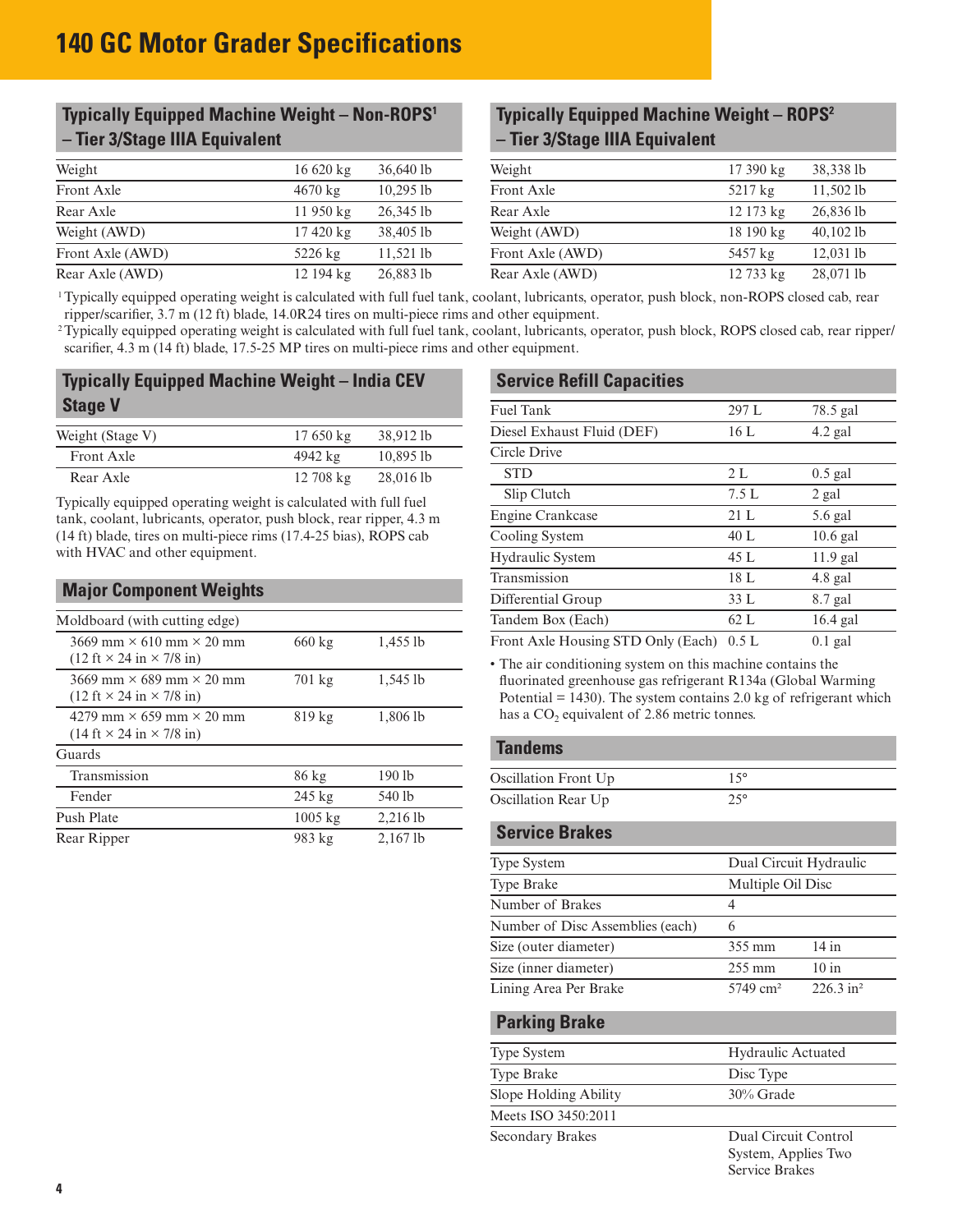### <span id="page-4-0"></span>**Moldboard**

|                  | <b>Standard</b>  |                | <b>Option 1</b>           |            | <b>Option 2</b>           |                |
|------------------|------------------|----------------|---------------------------|------------|---------------------------|----------------|
| Width            | 3.7 <sub>m</sub> | 12 ft          | 3.7 <sub>m</sub>          | $12$ ft    | $4.3 \text{ m}$           | 14 ft          |
| Height           | $509$ mm         | $20$ in        | $509$ mm                  | $20$ in    | 543 mm                    | $21.4$ in      |
| End Bit          | 152 mm           | $6 \text{ in}$ | $152 \text{ mm}$          | $6 \infty$ | 152 mm                    | $6 \text{ in}$ |
| Cutting Edge     | $152 \text{ mm}$ | $6 \text{ in}$ | $200.7 \text{ mm}$ 7.9 in |            | $200.2 \text{ mm}$ 7.9 in |                |
| Arc Radius       | $413 \text{ mm}$ | 16.3 in        | $413 \text{ mm}$          | 16.3 in    | $413 \text{ mm}$          | $16.3$ in      |
| Throat Clearance | $112 \text{ mm}$ | $4.7$ in       | $112 \text{ mm}$          | $4.7$ in   | $112 \text{ mm}$          | $4.7$ in       |

### **Drawbar Circle Moldboard**

| Range of Motion               | <b>Standard</b>                                                          |                  |  |
|-------------------------------|--------------------------------------------------------------------------|------------------|--|
| Lift Cylinders                | $\mathfrak{D}$                                                           |                  |  |
| Maximum Depth of Cut          | 735 mm                                                                   | 28.9 in          |  |
| Maximum Lift Above Ground     | 480 mm                                                                   | $18.9$ in        |  |
| Throat Clearance              | $112 \text{ mm}$                                                         | $4.4 \text{ in}$ |  |
| Circle Center Shift Cylinder  |                                                                          |                  |  |
| Center Shift Right            | 728 mm                                                                   | 28.7 in          |  |
| Center Shift Left             | 752 mm                                                                   | 29.6 in          |  |
| Moldboard Side Shift Cylinder |                                                                          |                  |  |
| Side Shift Left               | 663 mm                                                                   | 26.1 in          |  |
| Side Shift Right              | 512 mm                                                                   | $20.2$ in        |  |
| Blade Tip Cylinder            |                                                                          |                  |  |
| Maximum Blade Tip Forward     | $40^{\circ}$                                                             |                  |  |
| Maximum Blade Tip Backward    | $5^{\circ}$                                                              |                  |  |
| Circle Drive                  | 360° of Blade Rotation                                                   |                  |  |
| Link Bar                      | 7 Positions to adjust the<br>drawbar circle moldboard<br>range of motion |                  |  |
| Drawbar Shoes                 | 4 with replaceable<br>wear strips                                        |                  |  |

### **Circle**

| Section         | Rolled Ring Forging |
|-----------------|---------------------|
| Number of Teeth | 64                  |
| Rotation        | $360^\circ$         |

### **Sound**

| Sound                 | ISO 6395:2008       |  |
|-----------------------|---------------------|--|
|                       | ISO 6396:2008       |  |
| Spectator Sound Level | $106 \text{ dB}(A)$ |  |
| Operator Sound Level  | 79 dB(A)            |  |

- The dynamic spectator sound power level measurements are performed according to the test procedures that are specified in ISO 6395:2008. The measurements were conducted at 70% of the maximum engine cooling fan speed.
- The dynamic operator sound pressure level measurements are performed according to the test procedures that are specified in ISO 6396:2008. The measurements were conducted at 70% of the maximum engine cooling fan speed, with the cab doors and the cab windows closed. The cab was properly installed and maintained.

### **Standards**

| <b>ROPS</b>   | ISO 3471:2008          |
|---------------|------------------------|
| <b>FOPS</b>   | ISO 3449:2005 Level II |
| Steering      | ISO 5010:2007          |
| <b>Brakes</b> | ISO 3450:2011          |

#### **Maximum Shoulder Reach Outside of Tires**

| <b>Blade</b> | $3.7 \text{ m} (12 \text{ ft})$ | $4.3 \text{ m} (14 \text{ ft})$     |  |
|--------------|---------------------------------|-------------------------------------|--|
| Right        | 1928 mm $75.9$ in               | $2233 \text{ mm}$ $87.9 \text{ in}$ |  |
| Left.        | $1764 \text{ mm}$ 69.4 in       | $2201 \text{ mm}$ 86.7 in           |  |

• An additional 300 mm (11.8 in) of reach can be achieved to the right or left by changing the side shift mounting bracket on the 4.3 m (14 ft) blade.

#### **Ripper**

| Ripping Depth Maximum                          | $410 \text{ mm}$  | 16.1 in             |
|------------------------------------------------|-------------------|---------------------|
| Ripper Shank Holder                            |                   |                     |
| Ripper Shank Holder Spacing                    | $500 \text{ mm}$  | $19.7$ in           |
| Machine Length Increase,<br><b>Beam Raised</b> | $1170 \text{ mm}$ | $46.1 \; \text{in}$ |

### **Rear Scarifier**

| Working Width             | $2137$ mm        | 84.1 in |  |
|---------------------------|------------------|---------|--|
| Number of Shanks          |                  |         |  |
| Shank Spacing             | $250 \text{ mm}$ | 9.8 in  |  |
| Scarifying Depth, Maximum | 281 mm           | 11.1 in |  |

#### **Electrical**

| <b>Starting System Type</b> | Direct Electric               |
|-----------------------------|-------------------------------|
| <b>Heavy Duty Battery</b>   |                               |
| $CCA$ at $-18^{\circ}$      | 1,400 amp                     |
| <b>Volts</b>                | 12V                           |
| Quantity                    | $\mathfrak{D}_{\mathfrak{p}}$ |
| <b>Standard Battery</b>     |                               |
| CCA at $-18^\circ$          | $900$ amp                     |
| <b>Volts</b>                | 12V                           |
| <b>Quantity</b>             | $\mathfrak{D}$                |
| <b>Standard Alternator</b>  | 115 amps at 24V               |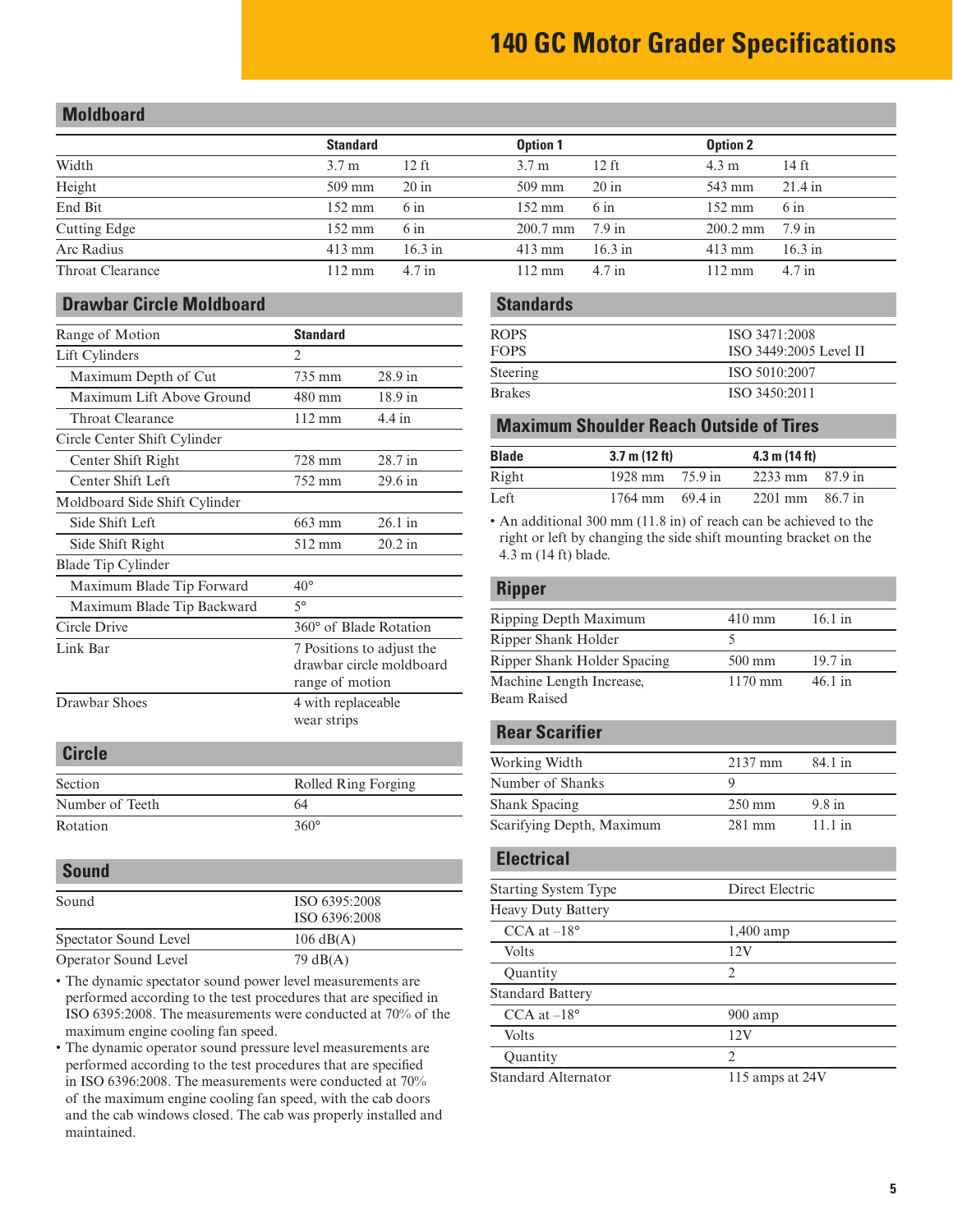# <span id="page-5-0"></span>**Dimensions**

All dimensions are approximate.



| <b>1</b> Height – Top of Cab                    | 3315 mm          | $130.5 \text{ in}$   |
|-------------------------------------------------|------------------|----------------------|
| <b>2</b> Height – Front Axle Center             |                  |                      |
| <b>STD</b>                                      | $610 \text{ mm}$ | $24.0$ in            |
| <b>AWD</b>                                      | $616 \text{ mm}$ | $24.3$ in            |
| <b>3</b> Length – Between Tandem Axles          | 1523 mm          | $60$ in              |
| 4 Length – Front Axle to Moldboard              |                  |                      |
| <b>STD</b>                                      | 2535 mm          | 99.8 in              |
| <b>AWD</b>                                      | 2500 mm          | 98.4 in              |
| <b>5</b> Length – Front Axle to Mid Tandem      |                  |                      |
| <b>STD</b>                                      | 6137 mm          | 241.7 in             |
| <b>AWD</b>                                      | $6102$ mm        | $240$ in             |
| <b>6</b> Length – Front Tire to Rear of Machine |                  |                      |
| <b>STD</b>                                      | 8788 mm          | 346 in               |
| <b>AWD</b>                                      | 8735 mm          | 344 in               |
| <b>7</b> Length – Push Plate to Ripper          | 10 332 mm        | $406.8 \; \text{in}$ |
| <b>8</b> Ground Clearance at Rear Axle          | 377 mm           | $13.3 \text{ in}$    |
| <b>9</b> Height to Top of Cylinders             | $3001$ mm        | $118.1 \text{ in}$   |
| <b>10</b> Height to Exhaust Stack               | 3184 mm          | 125.3 in             |

| <b>11</b> Width – Tire Center Lines                                                    | $2222 \text{ mm}$ | 87.5 in            |
|----------------------------------------------------------------------------------------|-------------------|--------------------|
| <b>12</b> Width $-$ Outside Rear Tires                                                 | 2493 mm           | 98.1 in            |
| <b>13</b> Width – Outside Front Tires                                                  |                   |                    |
| <b>STD</b>                                                                             | $2493$ mm         | 98.1 in            |
| <b>AWD</b>                                                                             | 2638 mm           | 103.9 in           |
| 14 Maximum Height - with Attachments<br>(Beacon and Antenna in Shipment)<br>Position)  | 3798 mm           | $149.5 \text{ in}$ |
| <b>15</b> Length – Push Plate to Raised Ripper                                         | $10.181$ mm       | 400.8 in           |
| <b>16</b> Width – Inside Rear Tires                                                    | $1777 \text{ mm}$ | $70.0$ in          |
| <b>17</b> Length – Front Axle to<br><b>Articulation Hitch</b>                          |                   |                    |
| <b>STD</b>                                                                             | 5327 mm           | 209.7 in           |
| <b>AWD</b>                                                                             | 5292 mm           | 208.3 in           |
| <b>18</b> Length – Rear Axle to<br><b>Articulation Hitch</b>                           | $810 \text{ mm}$  | $31.9$ in          |
| <b>19</b> Length – Rear Axle to Rear of Frame                                          | 1215 mm           | 47.8 in            |
| <b>20</b> Height – Tire Deflection at<br>Performance Weight                            | $65 \text{ mm}$   | $2.6$ in           |
| 21 Maximum Height – with Attachments<br>(Beacon and Antenna in Operating)<br>Position) | 4139 mm           | $163.0 \text{ in}$ |

# **Optional Tire Arrangements**

| <b>Rim Size</b> | <b>Wheel Group</b> | <b>Tires</b> |
|-----------------|--------------------|--------------|
| $9 \times 24$   | Single-Piece       | $14.00 - 24$ |
| $10 \times 24$  | Multi-Piece        | $14.00 - 24$ |
| $14 \times 25$  | Multi-Piece        | 17.5R25      |
| $14 \times 25$  | Multi-Piece        | $17.5 - 25$  |

**Note:** Consult your dealer for individual tire width, size and brand.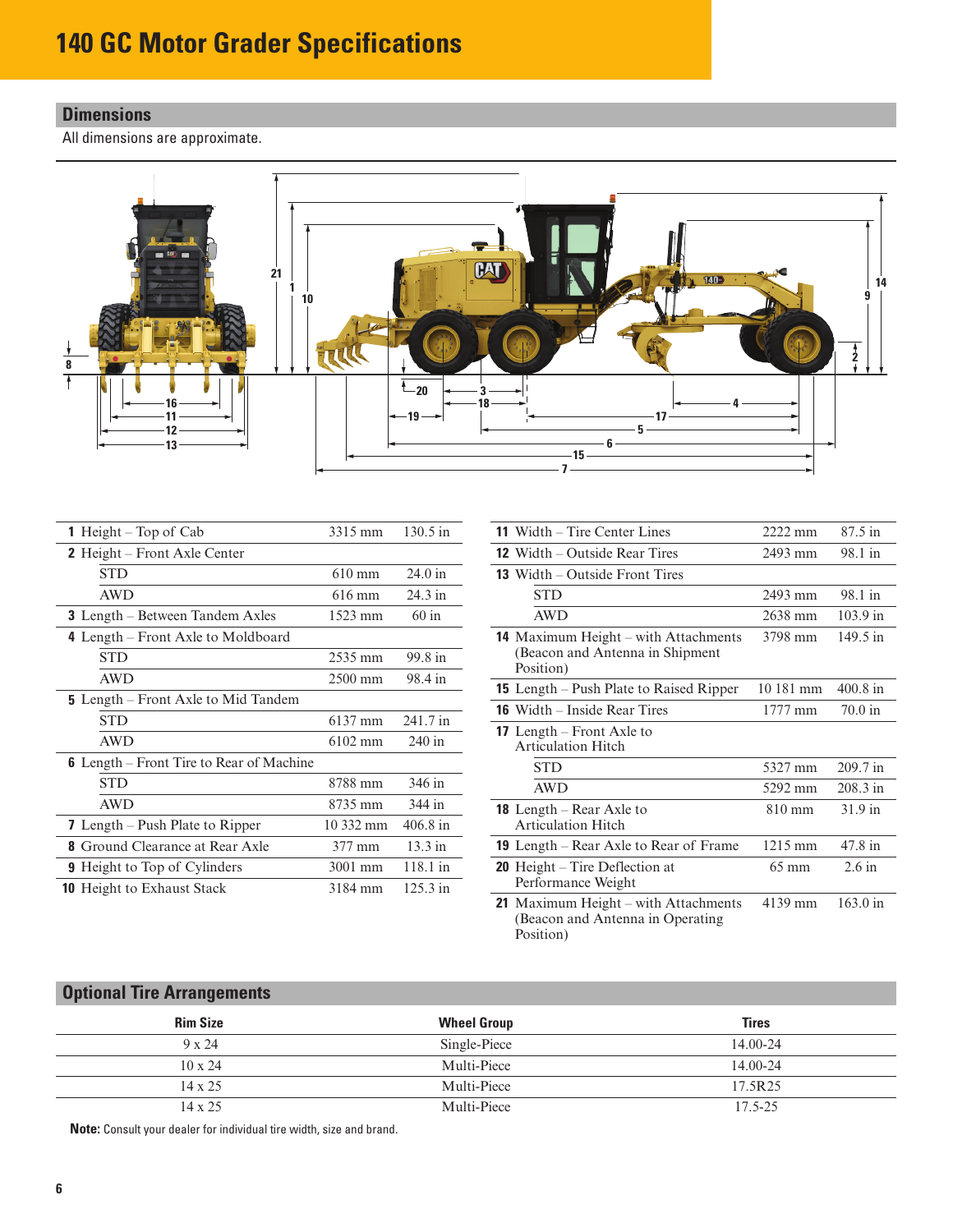# **140 GC Standard and Optional Equipment**

# <span id="page-6-0"></span>**Standard and Optional Equipment**

Standard and optional equipment may vary. Consult your Cat dealer for details.

|                                          | <b>Standard</b> | <b>Optional</b> |
|------------------------------------------|-----------------|-----------------|
| <b>CAB</b>                               |                 |                 |
| Vinyl seat                               | $\checkmark$    |                 |
| Mechanical suspension seat               |                 | $\checkmark$    |
| Air suspension seat                      |                 | $\checkmark$    |
| Adjustable steering wheel/lever controls | $\checkmark$    |                 |
| Seat belt                                | $\checkmark$    |                 |
| Electric throttle control                | $\checkmark$    |                 |
| ROPS/FOPS                                |                 | $\checkmark$    |
| Heating/cooling cab system               |                 | $\checkmark$    |
| Defrost fans                             |                 | $\checkmark$    |
| Rear wiper                               |                 | $\checkmark$    |
| Base cab                                 | $\checkmark$    |                 |
| Canopy                                   |                 | $\checkmark$    |
| Cab Plus                                 |                 | $\checkmark$    |
| Cab storage                              | $\checkmark$    |                 |
| Information display screen               | $\checkmark$    |                 |
| Halogen lighting                         | $\checkmark$    |                 |
| Entertainment Radio Ready                | $\checkmark$    |                 |
| Cup holder                               | $\checkmark$    |                 |
| Dome interior light                      | $\checkmark$    |                 |
| Coat hook                                | $\checkmark$    |                 |
| Rear window screen                       |                 | $\checkmark$    |
| Front wipers                             |                 | $\checkmark$    |
| Digital blade slope meter                |                 | $\checkmark$    |
| Product Link™                            |                 | $\checkmark$    |
| <b>POWER TRAIN</b>                       |                 |                 |
| Cat C7.1                                 | $\checkmark$    |                 |
| ECO mode                                 | $\checkmark$    |                 |
| On-demand fan                            | $\checkmark$    |                 |
| No-spin differential                     | $\checkmark$    |                 |
| Heavy duty starter                       |                 | $\checkmark$    |
| 50° C (122° F) ambient capacity          | $\checkmark$    |                 |
| <b>DRAWBAR CIRCLE MOLDBOARD</b>          |                 |                 |
| Standard drawbar circle moldboard        | $\checkmark$    |                 |
| Circle drive slip clutch                 |                 | $\checkmark$    |
| Circle saver                             |                 | $\checkmark$    |

*(continued on next page)*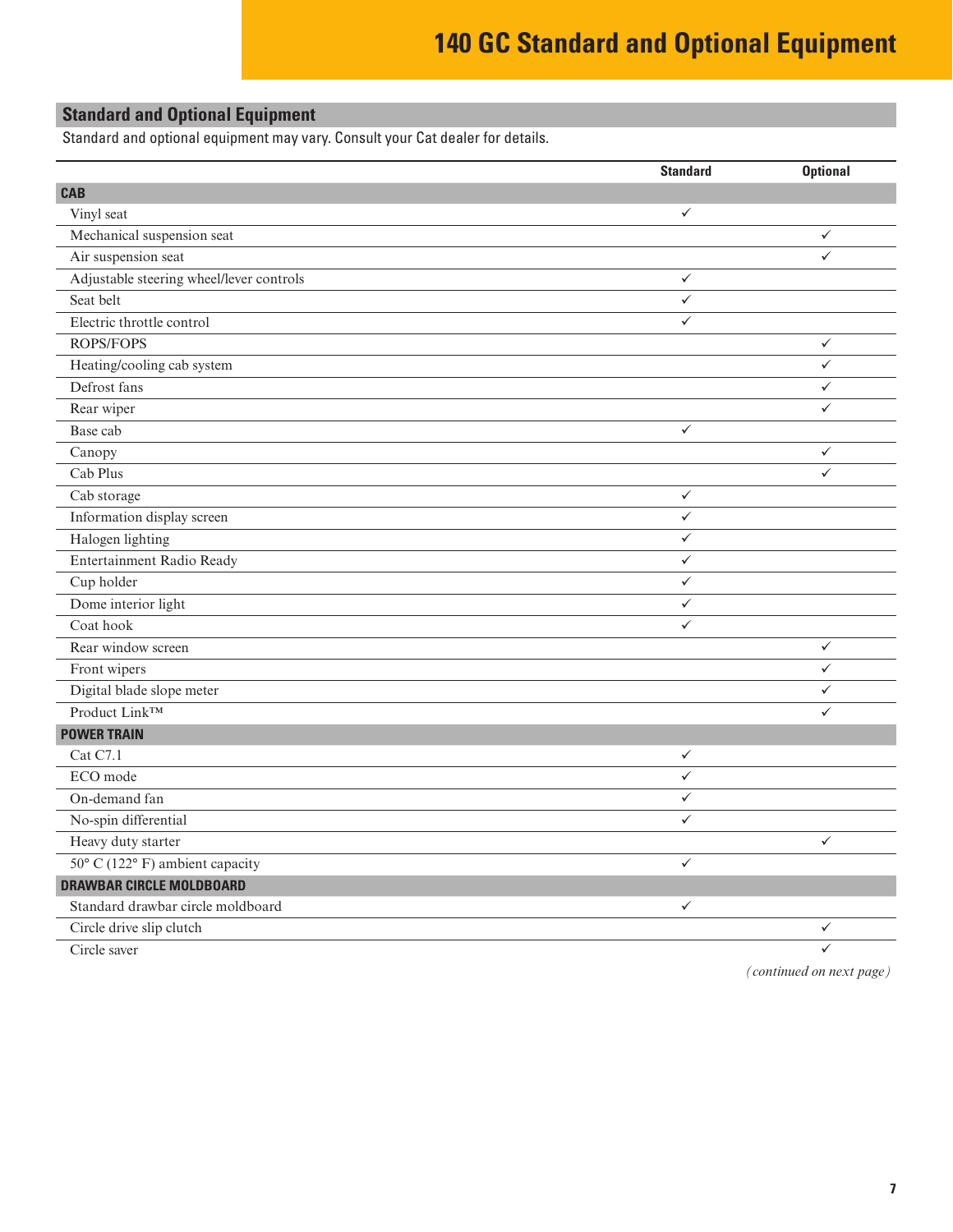# **Standard and Optional Equipment** *(continued)*

Standard and optional equipment may vary. Consult your Cat dealer for details.

|                                                  | <b>Standard</b>         | <b>Optional</b> |
|--------------------------------------------------|-------------------------|-----------------|
| <b>SAFETY</b>                                    |                         |                 |
| Parking brake                                    | ✓                       |                 |
| Signaling/warning horn                           | $\checkmark$            |                 |
| Back-up alarm                                    | $\checkmark$            |                 |
| Rearview mirror                                  | $\checkmark$            |                 |
| Rearview camera                                  |                         | $\checkmark$    |
| Warning beacon                                   |                         | ✓               |
| Hydraulic brakes                                 | $\checkmark$            |                 |
| Secondary steering system                        |                         | $\checkmark$    |
| Side view mirrors                                | $\checkmark$            |                 |
| Grab rails                                       | $\checkmark$            |                 |
| Walkways                                         |                         | $\checkmark$    |
| <b>ELECTRICAL</b>                                |                         |                 |
| Sealed alternator                                | $\checkmark$            |                 |
| Reversing lights                                 | $\checkmark$            |                 |
| Breaker panel                                    | $\checkmark$            |                 |
| 900 CCA standard duty batteries                  | $\overline{\checkmark}$ |                 |
| 1,400 CCA heavy duty batteries                   |                         | ✓               |
| Electric starter                                 | $\checkmark$            |                 |
| <b>SERVICE AND MAINTENANCE</b>                   |                         |                 |
| Grouped location for engine oil and fuel filters | $\checkmark$            |                 |
| <b>Extended Life Coolant</b>                     | ✓                       |                 |
| <b>GUARDS</b>                                    |                         |                 |
| Fender                                           |                         | $\checkmark$    |
| Transmission                                     | $\checkmark$            |                 |
| Cover, under cab platform                        |                         | $\checkmark$    |
| <b>VERSATILITY</b>                               |                         |                 |
| Push block                                       |                         | $\checkmark$    |
| Ripper                                           |                         | $\checkmark$    |
| Scarifier                                        |                         | ✓               |
| Front blade                                      |                         | $\checkmark$    |
| Towing hitch                                     |                         | $\checkmark$    |